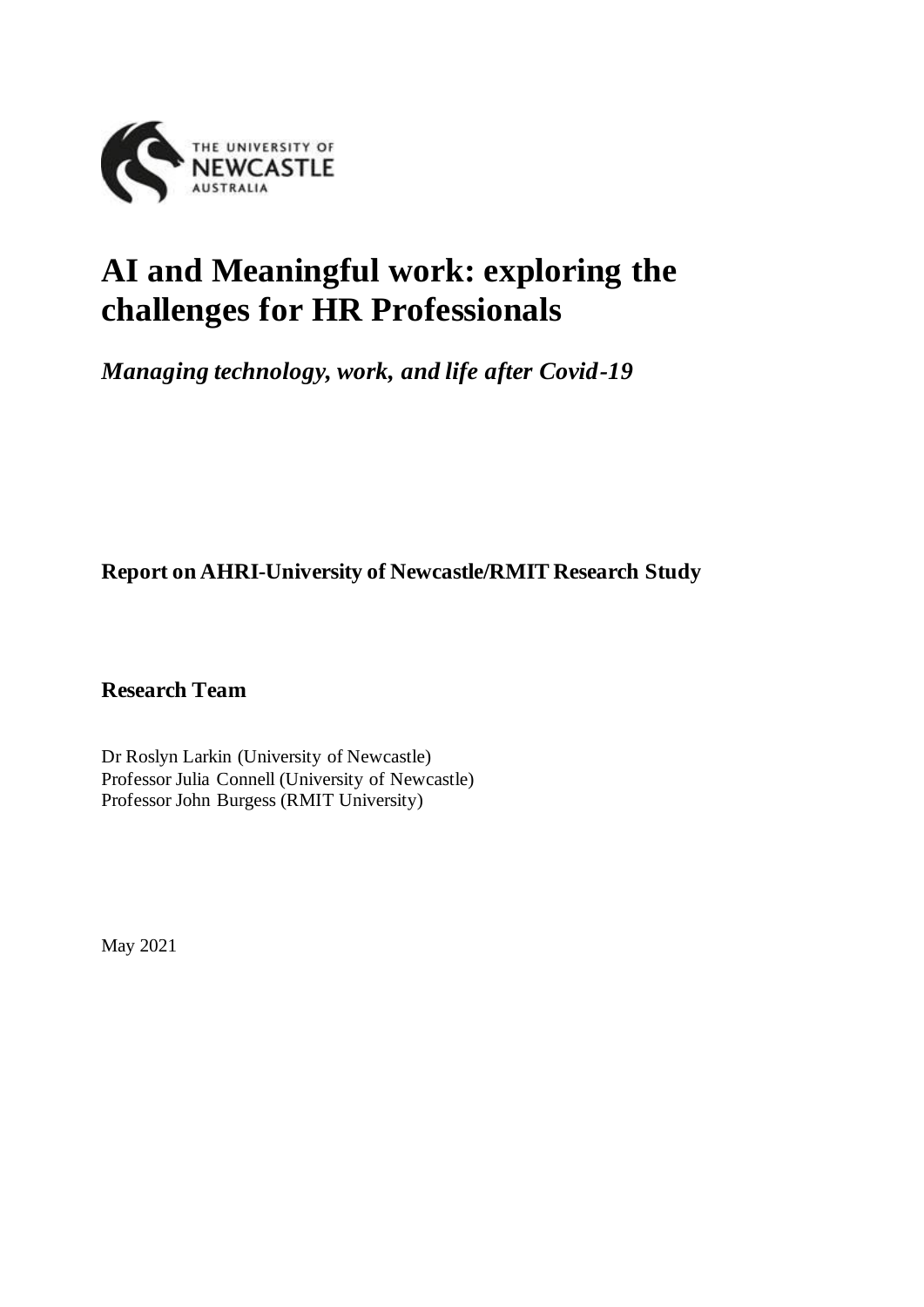#### **EXECUTIVE SUMMARY**

The purpose of this research study was to obtain a broad understanding of the impact of AI on the future of job design and/or re-design in Australia. The project team focussed on the HR challenges that have/are being experienced in the quest for meaningful work in relation to artificial intelligence (AI), especially (post-COVID). To achieve this, focus groups were conducted comprising HR professionals (AHRI members) across 6 cities (Adelaide, Melbourne, Sydney, Perth, Hobart and Newcastle) spanning five states. The research is a follow up to a previous study supported by AHRI that was conducted during 2018-2019 (Burgess et al, 2019). Those findings were reported and presented to AHRI, published in the Asia Pacific Journal of HRM (Nankervis et al, 2021). The previous study comprised surveys and some interviews whereas this study consisted of interviews and focus groups with 12 participants. All participants were HR professionals, and the focus group/interviews were undertaken via zoom as per Covid requirements. Participants were from both the private and not-for profit sectors.

The findings indicate that Working from home (WFH) arrangements required by the enforced conditions governing work and workplaces during the COVID-19 crisis, have expedited the acceptance by organisations and employees for technological change and job re-design. It is anticipated that beyond the current COVID constraints that the future will involve hybrid workforces where tasks will be divided between those that can be undertaken remotely from the workplace and those that must occur at the organisational premises. For HR functions, it is anticipated that new technology will change work so that it will be less transactional and more meaningful. Challenges regarding these transitions include: the need for trust in the relationships between managers/supervisors and employees; the requirement that employee surveillance and privacy when working remotely is reasonable and legal; and organisational responsibility towards ensuring that all staff have adequate access to technological resources when working from home.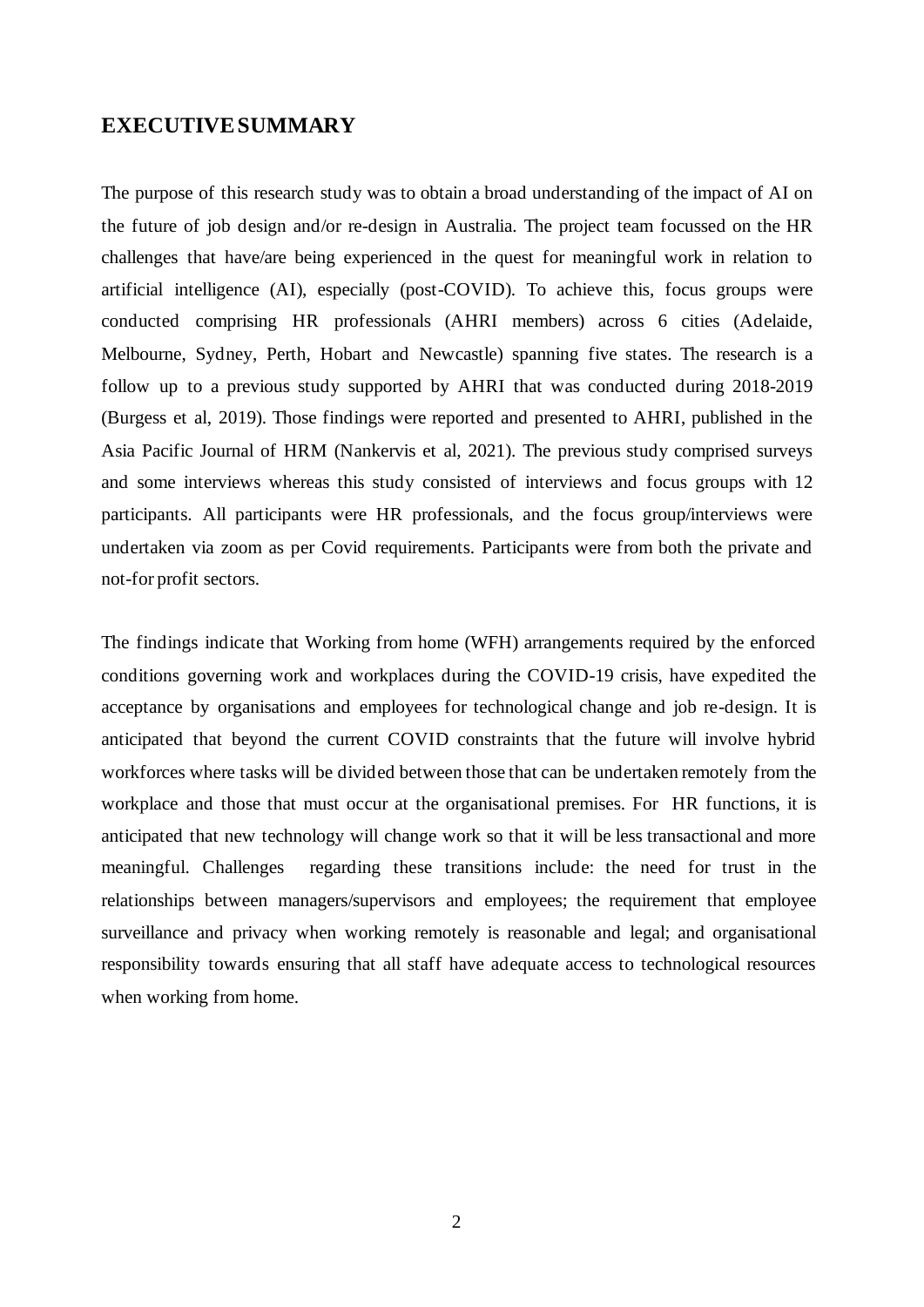In summary, the findings indicate that HR managers are keen to ensure that the positive changes to work that became evident through the responses to COVID-19 are retained and do not revert to the previous more traditional state of work design.

<span id="page-2-0"></span>Here it is proposed that AHRI could be of assistance by providing resources, case studies and awareness raising as well as advising government in terms of how AI adoption could be supported more widely in relation to preparedness for the future of work in Australia and for potential crises linked to pandemics and natural disasters.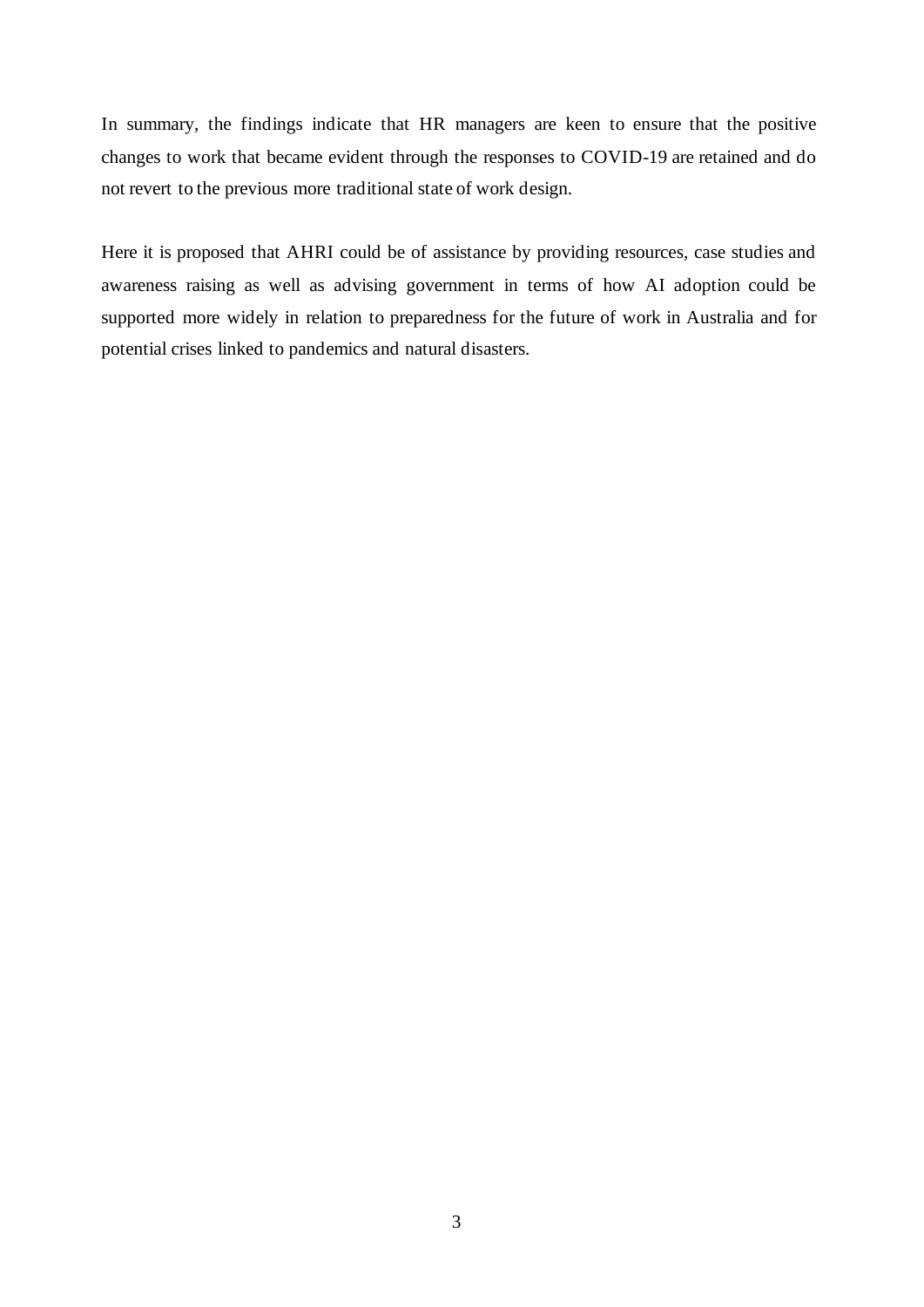# **Table of Contents**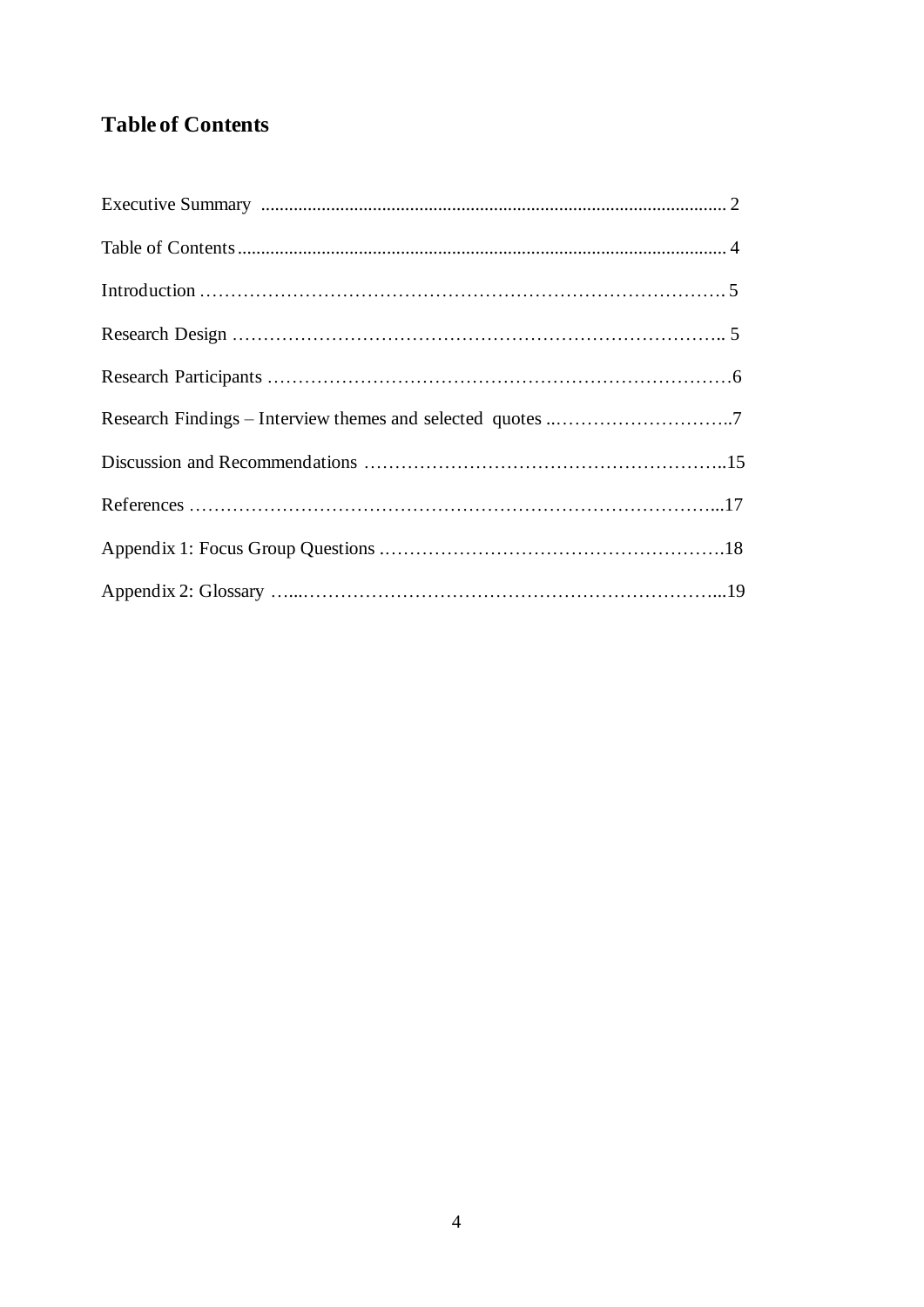#### **INTRODUCTION**

This project was undertaken by a research team from the University of Newcastle, and RMIT. It was conducted during 2020 as a national research study exploring the views of human resource management (HRM) professionals about changes to work as a result of the increasing use of new technology and the implementation of artificial intelligence (AI) systems into the workplace. The research was undertaken during the COVID-19 crisis which provided an unlikely backdrop for the veracity of the topic. Research ethics approval for the study was obtained from the University of Newcastle Ethics Committee.

The study was supported by AHRI. Specifically, an AHRI employee sent email invitations to AHRI members asking them to contact a member of the research team if they were interested in participating. The research was conducted through focus groups/interviews undertaken through the meeting software program Zoom in two sequential phases at the end of 2020 and early in 2021. The focus groups/interviews included participants from Sydney, Newcastle, Melbourne, Perth, Hobart, and Adelaide.

#### **RESEARCH DESIGN**

The research questions explored: (1) the extent to which AI technologies are impacting on all aspects of work (the number of jobs, skills, processes, meaningful work, workplaces); (2) the response and strategic positioning of HRM towards predicting and responding to these changes; (3) the ethical challenges emerging from the introduction of AI and (4) the responses to these challenges, particularly since the onset of Covid-19.

The focus groups (see Appendix i) comprised either two or three participants, and interviews included one participant. In total this amounted to twelve participants. The research was undertaken using qualitative methods and a thematic snapshot of the combined focus group and interview themes follows.

The limitations of the study include the modest sample size and the inability to include participants from Northern Territory and Queensland as there were no responses from AHRI members based there.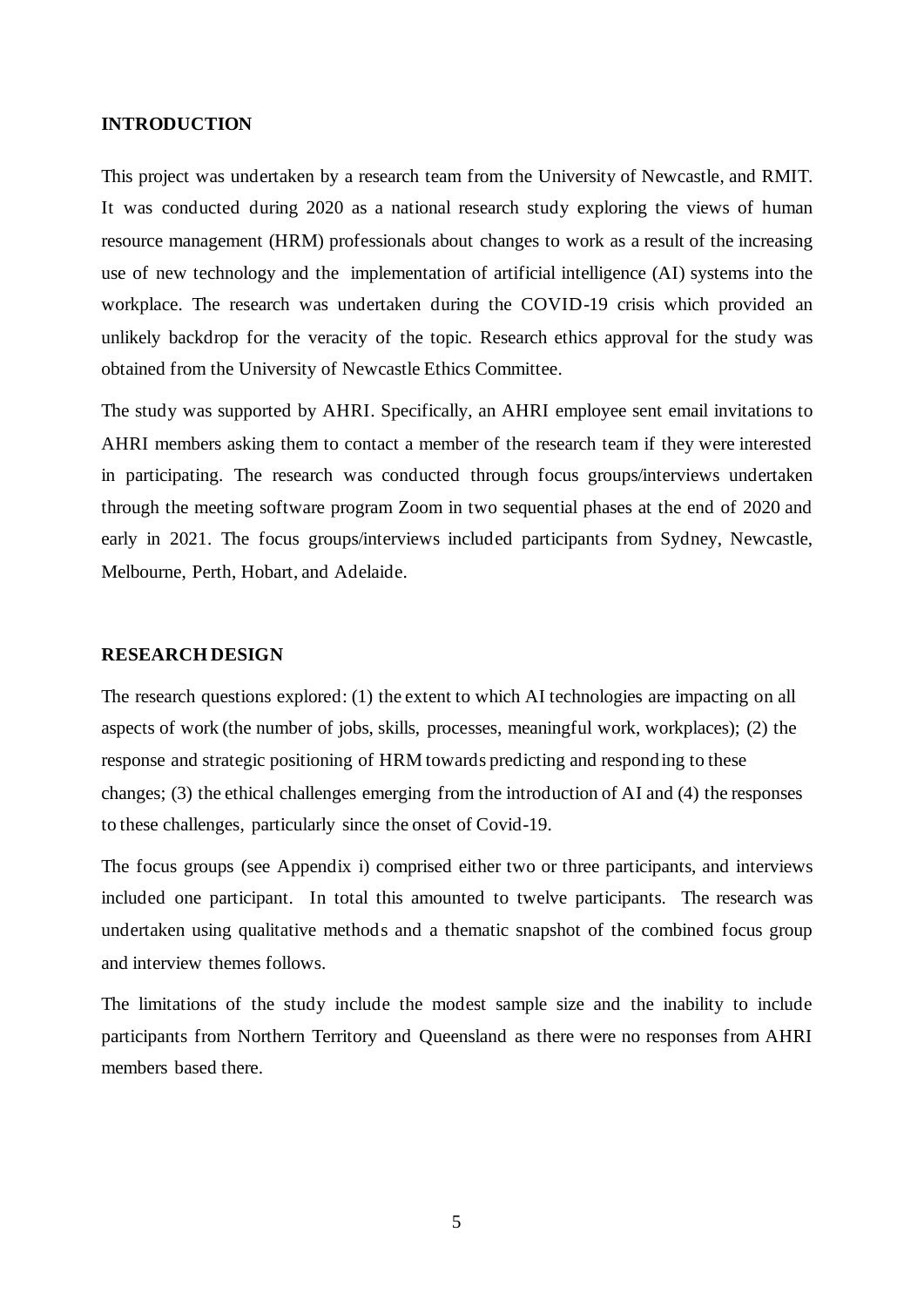#### **RESEARCH PARTICIPANTS**

# **Participant Demographics & Organisational Characteristics**

The total number of **focus group/interview participants** was 12. The following table presents a summary of these participants' demographic characteristics including gender, industry, and location.

|                    | $\overline{G}$ ender | <b>Sector</b>           | Location  |
|--------------------|----------------------|-------------------------|-----------|
| <b>Interview 1</b> |                      |                         |           |
| P1                 | ${\bf F}$            | Manufacturing           | Newcastle |
|                    |                      |                         |           |
| <b>Interview 2</b> |                      |                         |           |
| P <sub>1</sub>     | $\mathbf{F}$         | Engineering             | Adelaide  |
| $\overline{P2}$    | M                    | <b>Public Sector</b>    | Sydney    |
| P <sub>3</sub>     | $\overline{F}$       | Bio-Manufacturing       | Sydney    |
|                    |                      |                         |           |
| <b>Interview 3</b> |                      |                         |           |
| P <sub>1</sub>     | $\mathbf F$          | Consulting              | Sydney    |
| P2                 | $\overline{F}$       | Govt                    | Canberra  |
|                    |                      |                         |           |
| <b>Interview 4</b> |                      |                         |           |
| P <sub>1</sub>     | M                    | Consultant              | Adelaide  |
|                    |                      |                         |           |
| <b>Interview 5</b> |                      |                         |           |
| P1                 | $\overline{F}$       | <b>Community Health</b> | Melbourne |
| P2                 | $\overline{F}$       | Public support          | Hobart    |
|                    |                      |                         |           |
| Interview 6        |                      |                         |           |
| P1                 | $\mathbf F$          | Property                | Sydney    |
|                    |                      | Development &           |           |
|                    |                      | Management              |           |
|                    |                      |                         |           |
| <b>Interview 7</b> |                      |                         |           |
| P <sub>1</sub>     | $\mathbf{F}$         | Tourism and Hosp        | Melbourne |
|                    |                      |                         |           |
| <b>Interview 8</b> |                      |                         |           |
| P <sub>1</sub>     | $\overline{F}$       | Accommodation and       | Perth     |
|                    |                      | Food                    |           |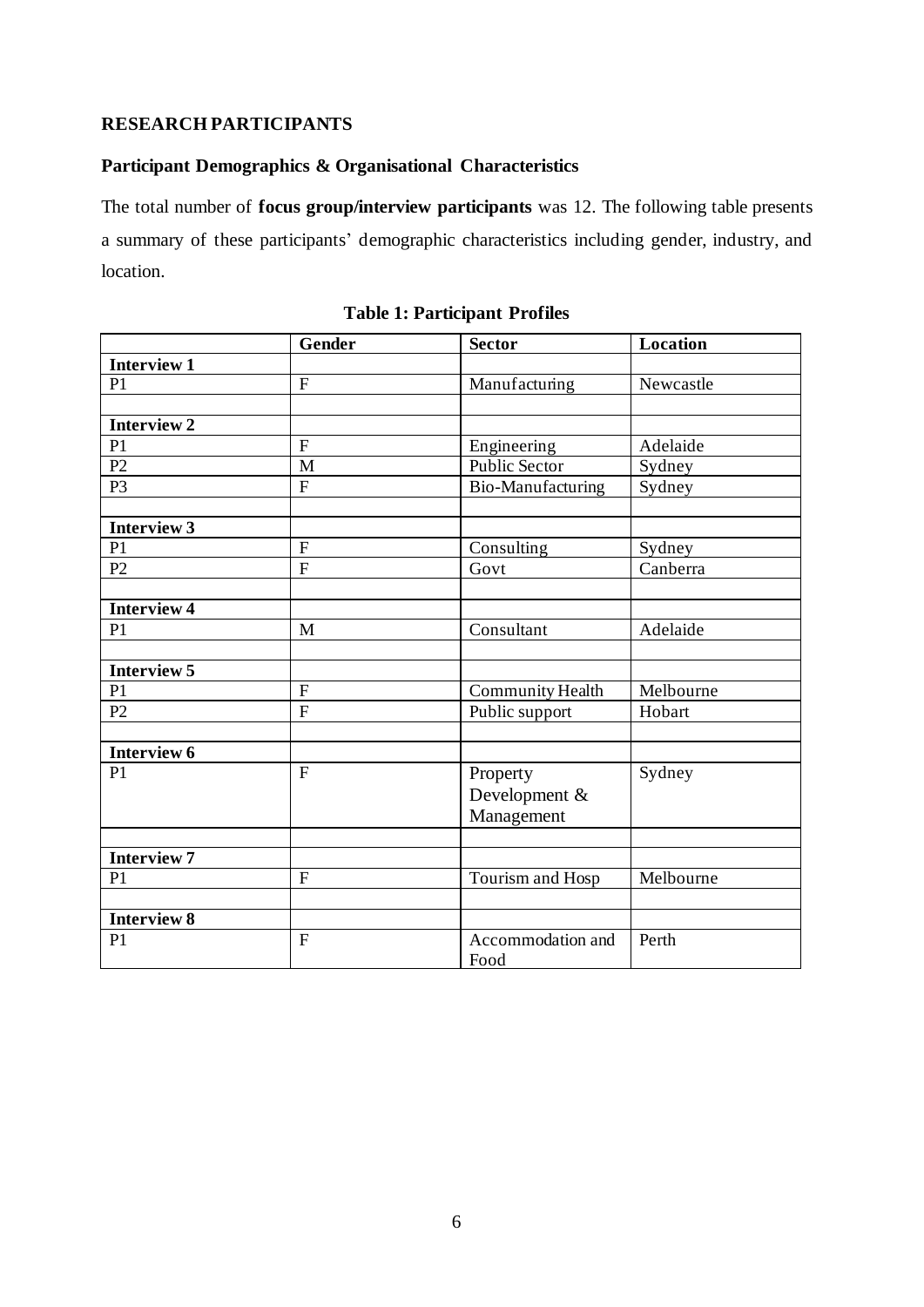# **SELECTED RESEARCH FINDINGS**

This section includes some comments from selected focus groups/interviews to illustrate a range of key points that emerged. Firstly, the interview framework is outlined as follows:

# **1 AI and meaningful work: exploring the challenges**

Focus group participants were asked the following question in relation to this topic:

What is the extent to which AI technologies are impacting on all aspects of work, (i.e., the number of jobs, skills, processes, meaningful work, workplaces)?

Participants were asked to consider the following in their responses:

- Number of jobs
- Shares of part-time and casual employees
- Temporary and agency workers
- Offshoring jobs
- Homeworking v mobile work? Including changing skills sets, autonomy and responsibility and meaningful work
- New technologies including AI that affect meaningful work through job design and human interaction with technology
- Impact of COVID-19 and implementation of AI technologies

# **2 Anticipated strategic response and positioning**

In relation to the current and anticipated responses of AI, focus group participants were asked:

- What does the fourth industrial revolution (4IR) mean to you?
- What do you perceive to be the role(s) of HRM in workplace innovation and the introduction and use of artificial intelligence, robotics and machine learning? Which HRM functions are most likely to be impacted by AI technologies?
- How do you expect these challenges to affect your own role, competencies and skills?
- How prepared are HRM professionals to balance the adverse and positive effects of AI on their workforces and specific occupations?
- What do you think you will need to do to better prepare yourself/employees and your organisation for (a) AI technologies, and (b) the workplace impact of COVID\_19?

# **3 Ethical challenges**

# In relation to HRM implications focus group participants were asked the following:

- Are ethical and governance issues considered part of your HRM role? Please explain
- What are the most important ethical challenges associated with the introduction of 4IR technologies?
- What ethical issues have been, or might be raised by the management of COVID-19 in your workplace?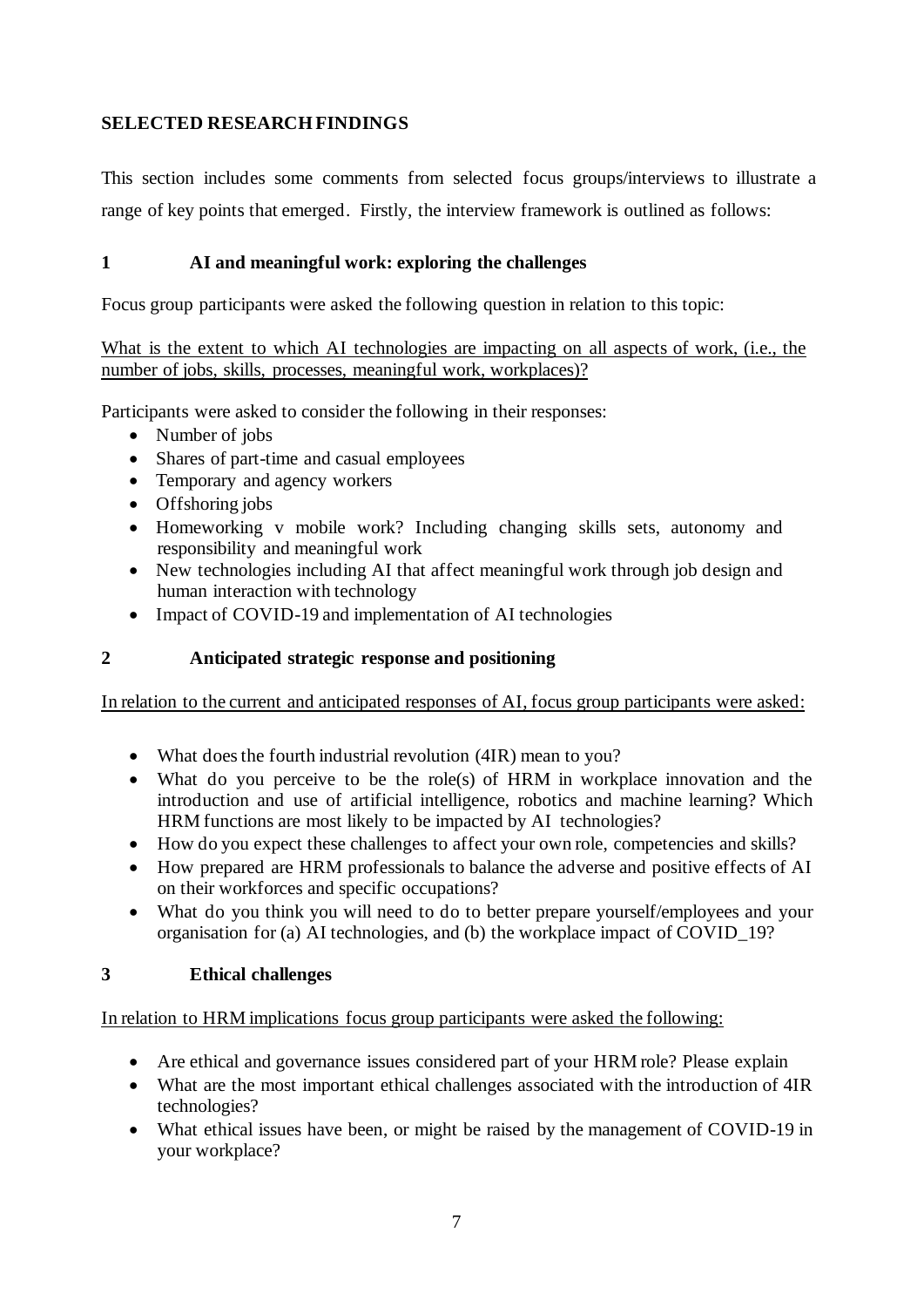# **4 Strategies & Policies – Government & AHRI**

Finally, the focus group participants were asked:

- What strategic policy interventions are you aware of at (a) government and (b) industry levels to address the likely impacts of the 4IR?
- What interventions do you think they should be undertaking?
- How do you think (a) AHRI, (b) industry associations, and (c) educational institutions could assist HR practitioners and others in preparing for the changes that are likely to occur due to the impacts of 4IR?

# **THEMATIC ANALYSIS of RESPONSES**

Analysis of responses to the above questions resulted in several key themes being revealed.

This section identifies the themes, and sub-themes drawing from participants' direct quotes. A

glossary of key terms can be found in appendix 2.

# **Theme 1: WFH expedited organisational/employee acceptance of technological change and job-redesign.**

The findings indicate that working from home arrangements required by the publicly enforced conditions during the COVID\_19 crisis expedited acceptance by organisations and employees for technological change and job-redesign:

*…now that we originally had the crisis response, our future of work model is changing we will work differently. And so, we've been trying to focus on what skills are likely to be needed in the future and how we might give our people those skills. So, things like we're trying to introduce this learning environment whereby people continuously learn and develop, agility, flexibility, communication skills and then how our managers will manage what we call hybrid workplaces.* 

*So, someone who never comes in the office, in fact I have not stepped foot in my office since March in South Australia except to clear my desk out. So, the chances of me going back are virtually zero. I will probably work from home on a permanent basis now. And that's true for many of our people. (p.2, int2)*

Somewhat serendipitous outcomes also resulted in the emergence of sub-themes that support the continuation of greater technology usage:

*I think again we really thought because there was so much going on that we've sort of been doing technology briefings over the course of this year and go wow, watch how all these things are going to start changing. And it's positive from the financial perspective as well because what it's allowing us to do is to see daily figures in real time. So how many hours have been booked to a job, who wasn't here, is there leave in there or otherwise. So, it's allowing us to actually rectify a whole lot of other issues that were quite invisible before. And I've certainly minimised my travel. We've been doing enterprise bargaining in Sydney and I've gone no I'm not losing a whole day to travel, I'll zoom in. So, it's allowed me to use my energy and time to*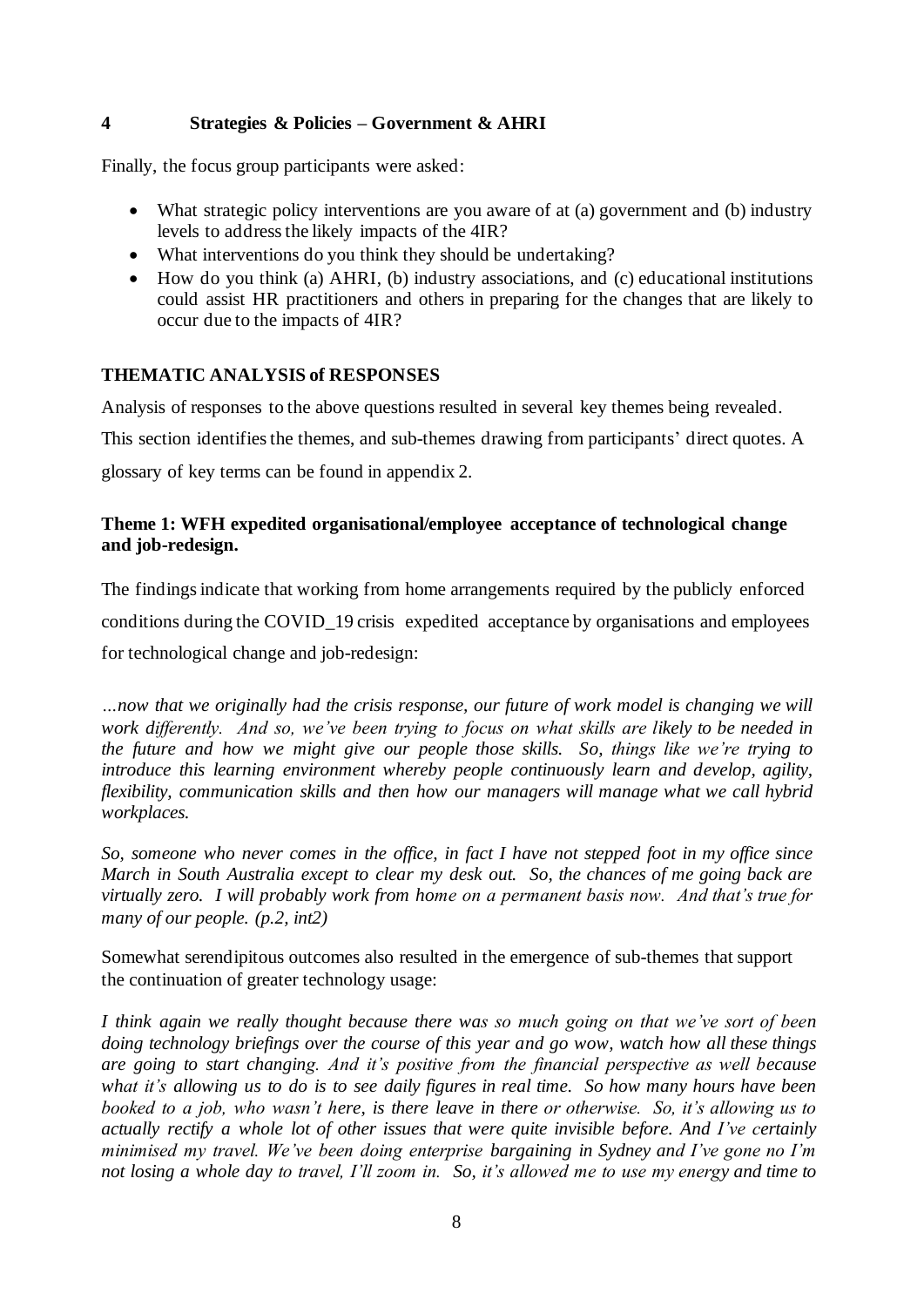*better effect because of Covid. And the flow on benefit is that with this huge project that was consuming so much of my time and energy, it's actually allowed me to be better paced and keep that moving along even though we've had to move, or we've moved into that bargaining as well (p.1, int1)*

#### And

*It would be really good to see us not go backwards. So, we've come quite a long way in a really short period of time while. It's not perfect, but we've been able to be a bit agile and quick with it, it'd be really, it'd be such a shame to go backwards and then start the long-haul process and, you know, the consultation to appoint and all that sort of stuff. So, I guess that's always been a little bit on my mind that let's not go backwards, let's just enhance, let's enhance what we already have now 'because you know what, we've proven we can do it and then you know how we sort of simplified all of that process, let's just keep that 'because that worked. (p1,int5)*

#### **Theme 2: Hybrid workforces of the future will be organised by tasks**

It is anticipated that future workforces will be hybrid where tasks will be divided between these that can be undertaken remotely from the workplace and those that need to be undertaken at an organisation's premises.

*I mean personally for our organisation we have operated a working from home model for specific individuals that can actually work away from home. Again, we're pretty small and we're fairly agile and it's never been about presenteeism for our individuals. So, providing the work gets done, people can flex that around how they do that work in the times that they work.(p1,int2)*

#### And,

*We have given up floors. We've given up floors in pretty much all our states in buildings and we will not return to full presenteeism, we'll operate a hybrid model and so all those social and safety points that [name deleted] made ring true for us. (p2, int2)*

#### WFH benefits emerged for both employees:

*Working from home has given half of our workforce here a very significant pay rise in effect. Yeah, because 50 percent of our people would take at least an hour and a half to get to work. And the costs associated with that and doing laps of the neighbourhood trying to find a park and all that. You know, that's actually putting cash in your pocket. (p3, int2)*

#### And employers

*Yeah, knowledge sharing was that we put on quite a few events, but we did it all online throughout the year and what was really great we got, from not just Tasmania, people from Queensland, WA, it was just a really great, yeah, knowledge sharing as you say and got people's different points of view that just weren't sitting in, you know, what are the issues in*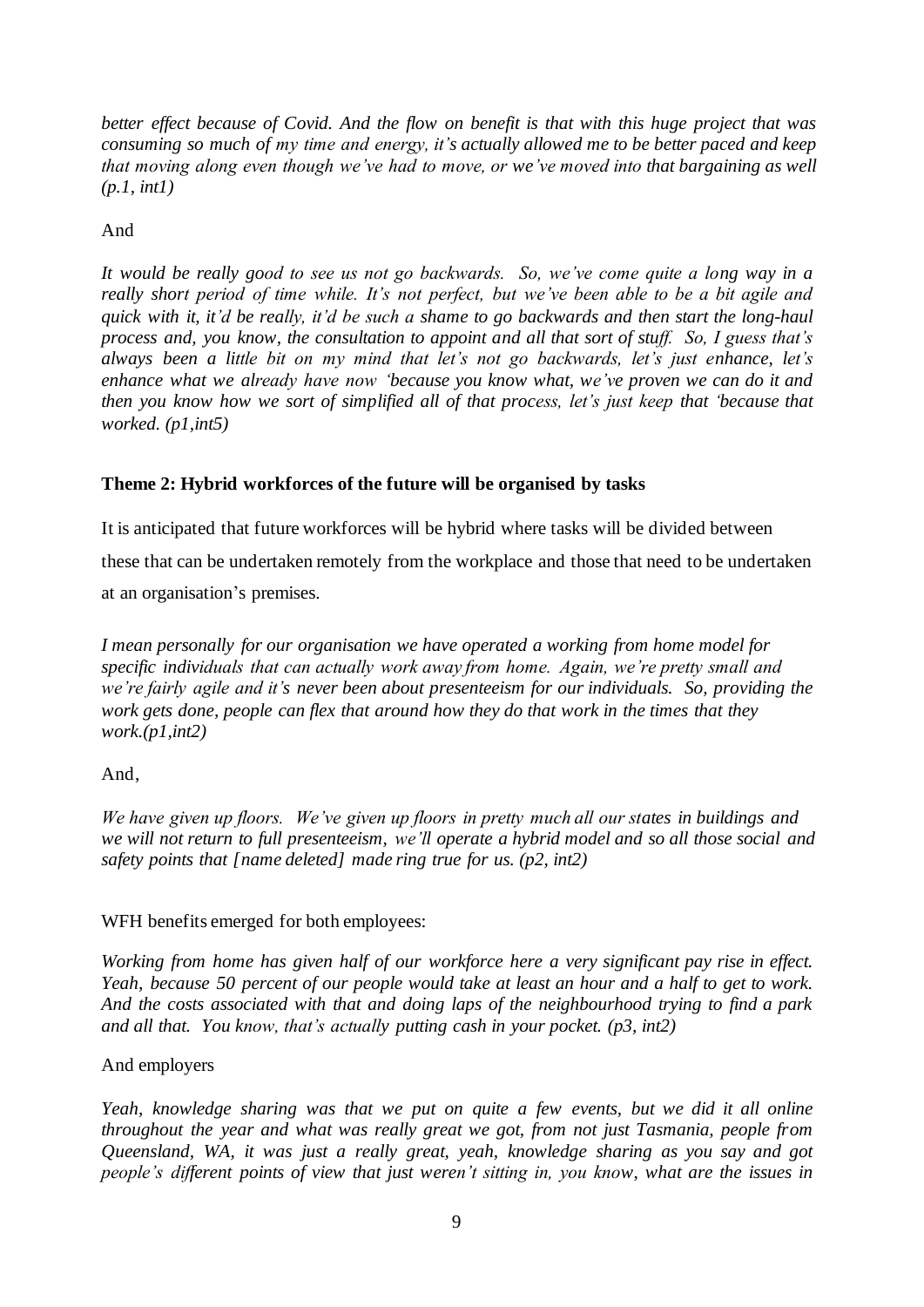*Tasmania, for example. So, it was really this broad spectrum and that's something that we really want to hang onto and to sort of, we felt, I guess, didn't feel the isolation, we felt more part of Australia that way, it was really quite ironic because we were all online together and we were doing this sort of thing and people were very generous with their knowledge sharing and what worked for them and what we could learn etc. So, the traditional way of having an after work or a lunch event has really changed, it's really more about this sort of thing, and doing it, you can do it from your desk or your phone as well too. So that really, I guess, improved our reach, and then flipped it, we sort of got a lot of different ideas and thought processes what works in other organisations far broader than we ever would have 'because we would have just been in our state sort of thing. So, the, I guess, seeing that collaboration Australia wide would be a fantastic mechanism to still keep in place.(p1,intg5)*

#### Although benefits were not without cautions:

*I think if you look at it from a staff point of view, there will be an increasing push to have a hybrid version of working and we're already seeing that now, but it's been a total mix. I think we will see the same with workers. We already hear it; some people are loving it from home. Some people hate it, some people want a hybrid, and I don't know how HR is going to possibly now keep everyone happy with that. I think it's going to make workforce management and workforce planning very difficult (p.1 int3)*

And along with the positive aspects, areas for concern were also highlighted:

*So, people hated working at home because they don't have good internet connection. And they're going, it's already difficult enough when you're in the office but you add that complication of having to go through another relay and it just drove them crazy.(p.1,int1)*

Other areas for concern are outlined in Theme 4 in relation to ethical issues.

#### **Theme 3: New technology use can result in more strategic and meaningful work**

For HRM and other organisational functions (i.e., accounting), it is anticipated that new technology will change current ways of working so that work will be less transactional and more meaningful. Job design and content are changing as a result. Accordingly, there are two primary expectations for jobs. The first is that job redesign will result in some employees being 're-purposed' , however others will be 'replaced' .

*It will process and prepare for payment; it will have an impact on our staffing levels. Now our accounts team, our accounts payable team at the moment is three full time people and a shortterm temporary person. We see that that will probably…be down to two people within about six months maybe sooner. And ultimately it could even be just one person who essentially is the final check and press the button to process those payments as approved.(p.1 int1)* 

*So, we've got…and the approval process was very manual of those bundles of paper going to a supervisor for checking to the payroll and all that data was keyed in. So, we're going to see a flow on effect of that data going automatically to reconcile with payment of those employees. Ultimately, well that's already having a significant impact…one of our payroll data entry*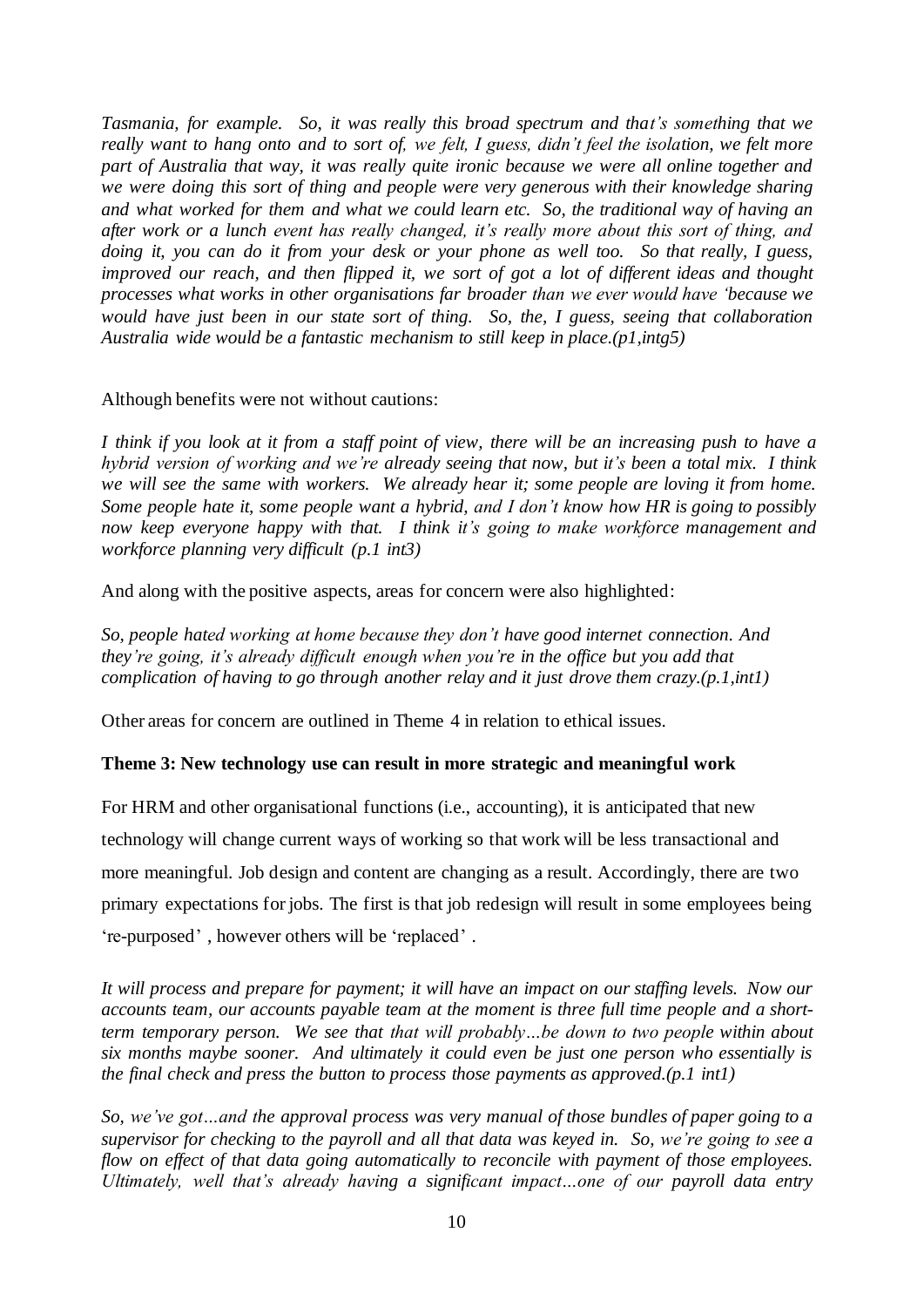*people, has probably got back a day and a half, or two days a week. And we're now diverting her to other tasks so she's at no risk of losing her job, but she's been moved into more value adding tasks that need human intervention.p.1, int1)*

*We've seen any number of really smart solutions where data's been capable of being perfectly well integrated from different sources by a software application, and we can use it in that form, or the community can access it directly in that form. And that's doing away with those sort of positions (p.3, int2)*

*What we do see I think is, and a good example would be HR manager and information systems as they become more sophisticated, we're seeing that the payroll functions and those sorts of things require far less manual intervention. But rather than lose jobs what I think we see from time to time is where they've had a big impact is that we're getting people to focus on the more complex, the more value-added kind of involvement in whatever the job might require.(p.3,int2)*

#### And potentially some new roles for HRM

*Well, just in the last ten years I would have said, so ten years ago if you were recruiting somebody in a HR role, there might have been, particularly at the lower, in the entry level, you might have been looking at somebody who was good at processes, sort of transactional activity. Now you're looking for somebody who is tertiary qualified, has a speciality and so brings to the table a deeper understanding of all the sort of things that impact on HR activity. Whereas I don't think that was the case even just ten years ago.(p.3, int2)*

#### And…

*But I do talk to probably just as a side note I think, and this is the advice that I did give to a government department. HR professionals are not traditionally technologically adept. They always leave it for I.T. But if you leave it for I.T to program and code these kinds of systems, without HR having strong involvement in that, then you can end up – it doesn't matter how good the programmer is, you can end up in systems that give outcomes that you might not anticipate. I haven't seen any widespread examples of it happening. But I'm sure that it would be happening if HR don't have the capability to engage in technology professionals to make sure it's designed to circumvent those kinds of things. (p.1, int4)*

#### **Theme 4: New technology use/hybrid working brings challenges concerning ethical decision making, employee surveillance, trust and privacy when working remotely.**

Cautions regarding the transition to higher technology use and hybrid workforces include

ethical decision making, the need for trust, and the requirement that employee surveillance and

privacy when working remotely is reasonable and legal.

*I think it's a major ethical issue in terms of the datasets that are used to build the AI and I think, you even look at something as simple as using AI for decision making around recruitment or culling CVs through a recruitment system. If you just have the right words, is that okay? If you have the right looking photo, is that okay? All of that AI is built on datasets and if those datasets don't reflect the cohort that they're trying to predict, it is exceptionally biased and problematic and won't give us what we want out of it. It will culturally make things*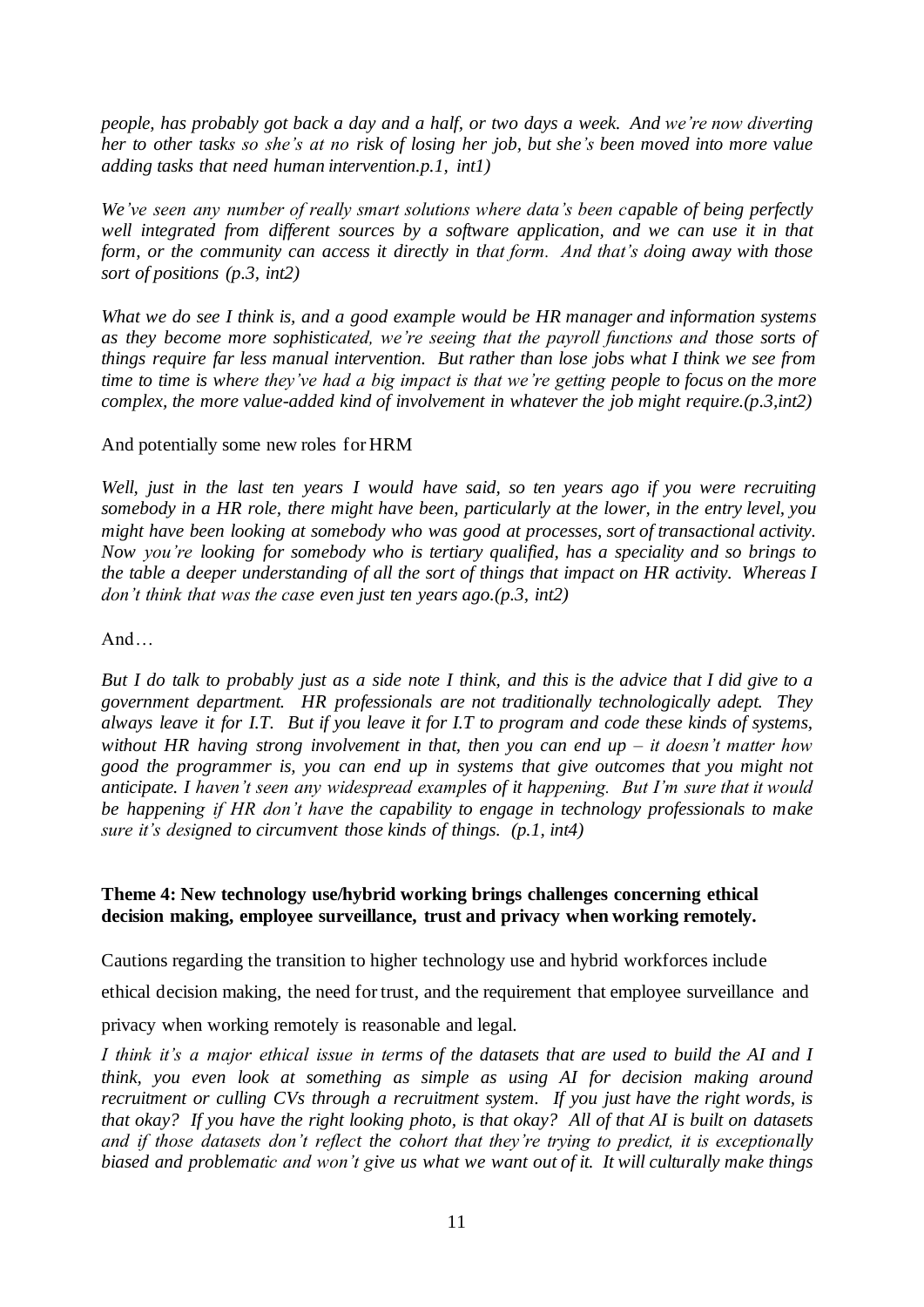*harder for us in the future, so I think there is… the way that AI is programmed is the biggest issue. (p.1,int3)*

*And I think in HR, if we want to have, we focus very much on diversity and inclusion and positive cultural experiences within an organisation, if we have incorrectly programmed AI making decisions or training our staff in a certain way for example, we can actually be perpetuating that group think or we're perpetuating a culture perhaps that we don't want.* (p.2,  $Int3)$ 

*And that's all coming from management, but I think we've also, the way we communicate now for example via Zoom, we know so much more intimately about each other than we have previously because we can see what's going on in the background and we hear the children in the background etc. But on the other hand, we don't have that filter that we would have when we go into the office and we put our professional kind of face on, and we only share what we want to share about ourselves.*

*So, the expectation that if you've got a blurred screen, 'what are you hiding behind you' or 'you've got an interesting book on the bookshelf behind you' so I'm going to start probing about something like that. So even how much we can share about ourselves I think has changed a bit, the way we communicate, let alone the time of day we're communicating. (p.1, int3)*

*…like I said, organisations are going, we don't know if they're working. They might not be there; they didn't respond to my email immediately. And that has created issues of trust. Again, I think largely they were probably there beforehand, and they've just been magnified through these kinds of processes. (p.1, int4)*

#### **Theme 5: WFH challenges concern poor technology, longer working hours and performance management issues**

Organisations need to ensure that: all staff have adequate access to adequate technological

resources when working from home and that working hours do not extend unreasonably as

outlined by some focus group members.

*…but I think technology is a big one for us. We've got offices across 70 locations, so we do need reliable technology especially for learning and development and even for our intranet, we've got a number of remote locations as well. We have had issues with technology during the year. I guess, where our offices are located, some are in capital cities, some are in regions, but some are very remote and we do find that the technology and connection speeds, abilities vary quite a great deal and does impact our staff. It creates a fair bit of frustration and anxiety about not being about to keep in touch I think. This year was key for needing to communicate with staff well and regularly. When we haven't had a reliable intranet or learning platform, that has really impacted staff a lot. (p.2, int3)*

*So, it only works particularly well for those that are wealthy enough to be able to have our own spaces. If you're working from a loungeroom where you've actually got your small children running around or you've got someone else working beside you or like, so it works for, I think works for rich people, you know what I mean? So, in actual fact, if you're looking*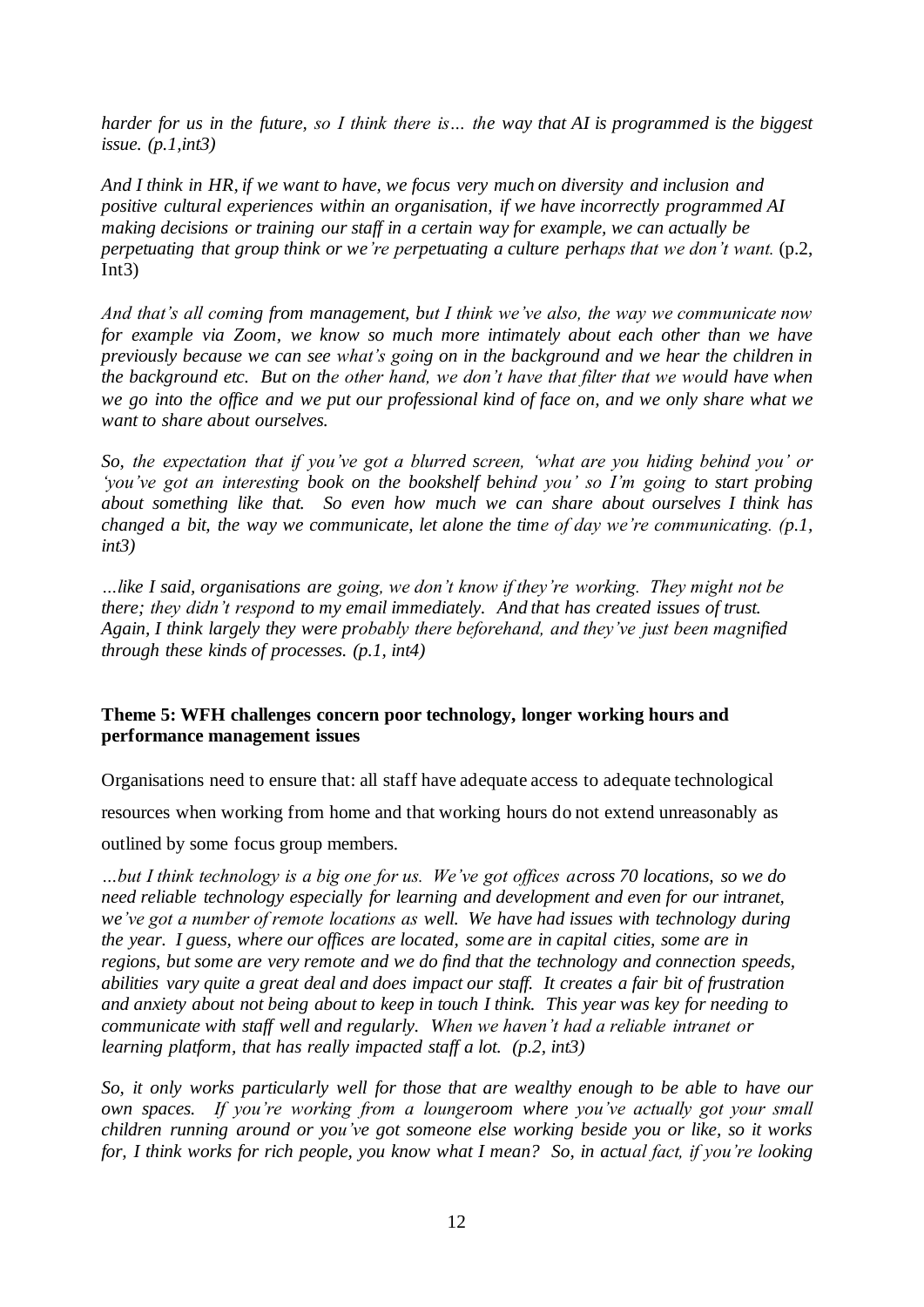*at how do we support our staff, it's around it works well for a small group but they're the majority. (p.2, int5)*

*I know it's not a new thing but with the technology comes the responsibility of always being on. People have got their laptops, but they've also got their phones, they get their emails on both. I think Covid has exacerbated that, extended the workday, because people have been working from home. I've found in my agency that people have been working longer days and it's been expected that they are available for meetings at 5:00, 5:30, 6:00, 6:30 because you're working from home. (p.2,int3)*

*I think that's led to some challenges to do with you know, I've heard anecdotally, many organisations have had a decrease in the use of sick leave. Which is you know, on the surface level positive but it means people are working longer, harder, not taking that time off when they're unwell. Not recovering and there's real risks of you know, fatigue, burnout, from a workplace health and safety perspective as well. Because people are working off and more 24/7 and organisations are happy with that because people are so available responsive. But I think there's some longer-term challenges that organisations may be starting to experience. (p.1, int4)*

Trust related to whether employees were performing when they are not physically present was another new challenge for management when employees work from home. Some participants indicated a challenge concerns how performance is measured and what it is understood with regard to whether or not employees are productive. Some also indicated that productivity measures were not that accurate prior to the Covid-19 restrictions leading to WFH prevalence.

*So, what I find is from a HR outcome perspective when we're looking at these, a lot of organisations, it was found out that they didn't know what good performance looked like in my view for their organisation. While people were delivering inputs by sitting at desks and turning up, there was some level of trust and comfort that came from that. But then take that physical input away from them, they weren't sure what employees were producing. And I don't think they were either anyway, many organisations.(p.1, int4)*

*Something else that's come up for me with my network is not being… or questioning the work and input of others in the team and the effectiveness of others within the team based on how often they're online, how responsive they are, the hours that they work etc, and not feeling that performance issues are being dealt with fairly. They might not be able to see how those performance issues are being dealt with. (p.2, int3)*

#### **Theme 6: WFH brings challenges related to isolation/mental health**

There were many references to mental health concerns related to WFH indicating it is a key

issue for HR professionals.

*… it's about how we again make sure we've got that connectedness, sociability, the mental health, how people can monitor productivity, etcetera. So, that real different way of working is going to be the focus and on a permanent level as opposed to a crisis response level. (p.2int2)*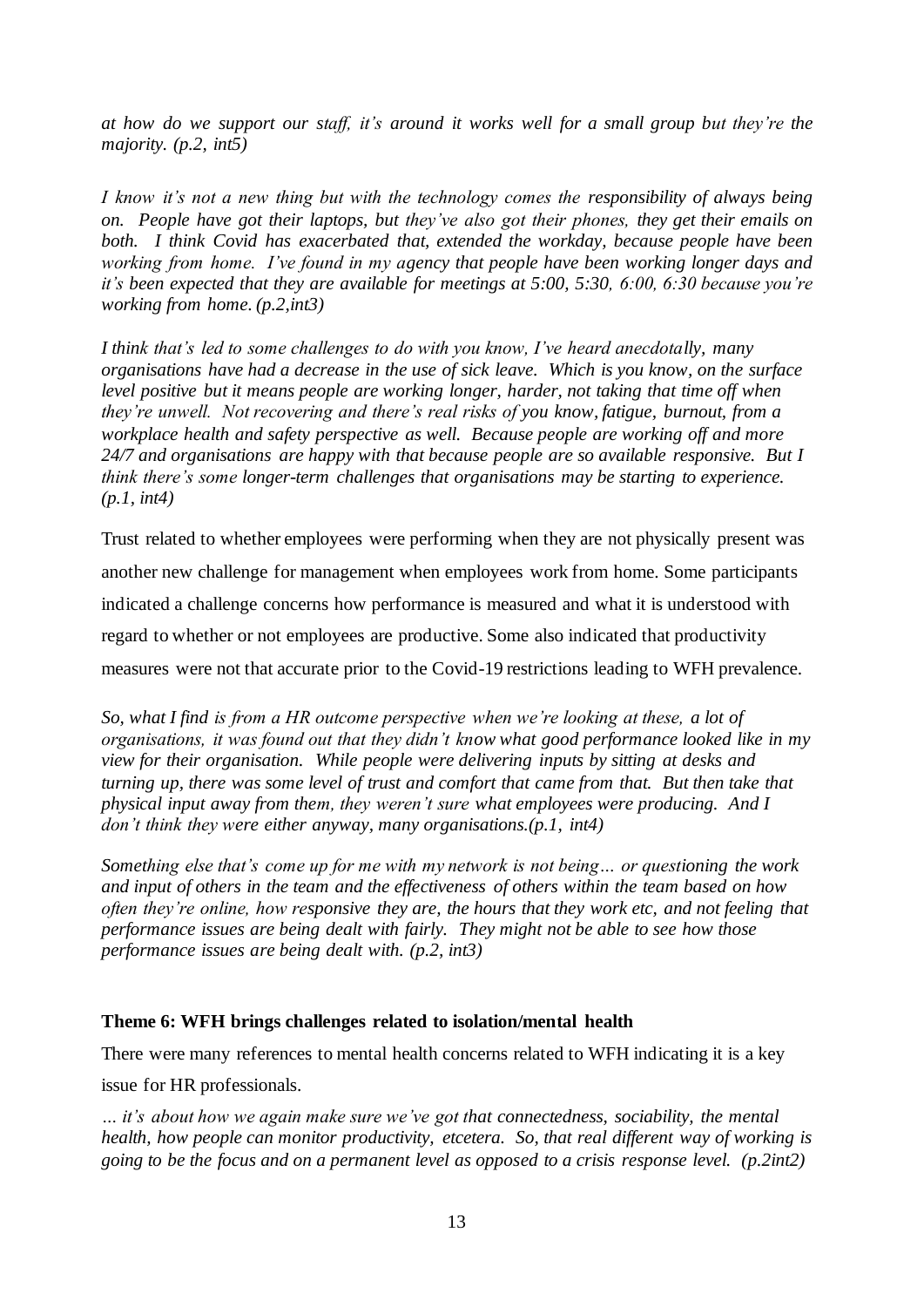*There's been a quick pivot towards mental health as an aspect of health and well-being. In our workforce 95, 96 percent of our workforce don't come from municipality. They come from all over Sydney from as far away as the central coast, Campden, Penrith, down to Wollongong. The isolation and other aspects of working remotely has created a whole different set of issues around health and well-being and managing that in addition to managing people and performance in the normal way, they're issues we don't have the answers for just yet. (p.3, int2)*

*I think technology can be a bit of a distractor to HR and to management, thinking that that's going to solve their problem. Either getting staff back into the office or just having better technology to connect us all, and it won't help us as you say XXX, focus on things like mental health and that social cohesion and feeling of inclusion and the collaboration. I think it's very dependent on the organisation as to how much they want to harness technology or not. (p.1, int3)*

#### Some organisations had taken quite an innovative approach to engaging with their remote

#### workforces:

…*We've got a number of initiatives that are happening around again various mental health topics and where you can actually go online and do some personal assessment work on an ongoing, longitudinal type study to assess how you're feeling at this point in time versus how you were last week and the week before. So, again there's a whole piece around how we engage with remote workers and make sure that we look after their health and well-being. And that's just one of the examples. Another example that's really is good is that we had, for example, we did surveys around, or rather we did some analysis around where people lived. And so, in our Sydney office for example, we identified which suburb people were from and they could link up with people in their suburb and actually go for a walk. So, they were interacting with people from work even though they weren't in the office and going for lunch time walks or a coffee with people who live nearby them. So, things like that really that we've been trying to do. (p.2, int2)*

*I think there's always opportunity for improvement. There would be very few organisations that would say they haven't learnt anything through Covid and having staff out of the office. I know for us there's a push now to get a default return back to the office and one of the reasons about that is the mental health and that connection. That kind of team cohesion and connection and social connection as well which I think some people may have sorely missed and continue to miss if they do work from home full time….. (p.2,int3)*

#### These issues are also related to employees' need for social meaning from work:

… *we've had to retrain people in all of these new ways that we do things but training as we know is only one component of it and it's all the building, capacity bit, which is much, much harder when you're doing these new ways of working. So, I think we have to really think about that, yeah, 'cause normally you'd build capacity by having a chat to someone about the coffee room, you'd do this, have you seen this new thing, you can't do any of that now. (p.2, int5)*

*I think with artificial intelligence, you're taking away purpose and meaning for people, and especially if you look at people that are so connected with the company and have worked here for such a long time, this is their purpose, this is why they get up at 7 o'clock in the morning and rock up to work at 9 o'clock and leave, or whatever the time may be. So, I think there*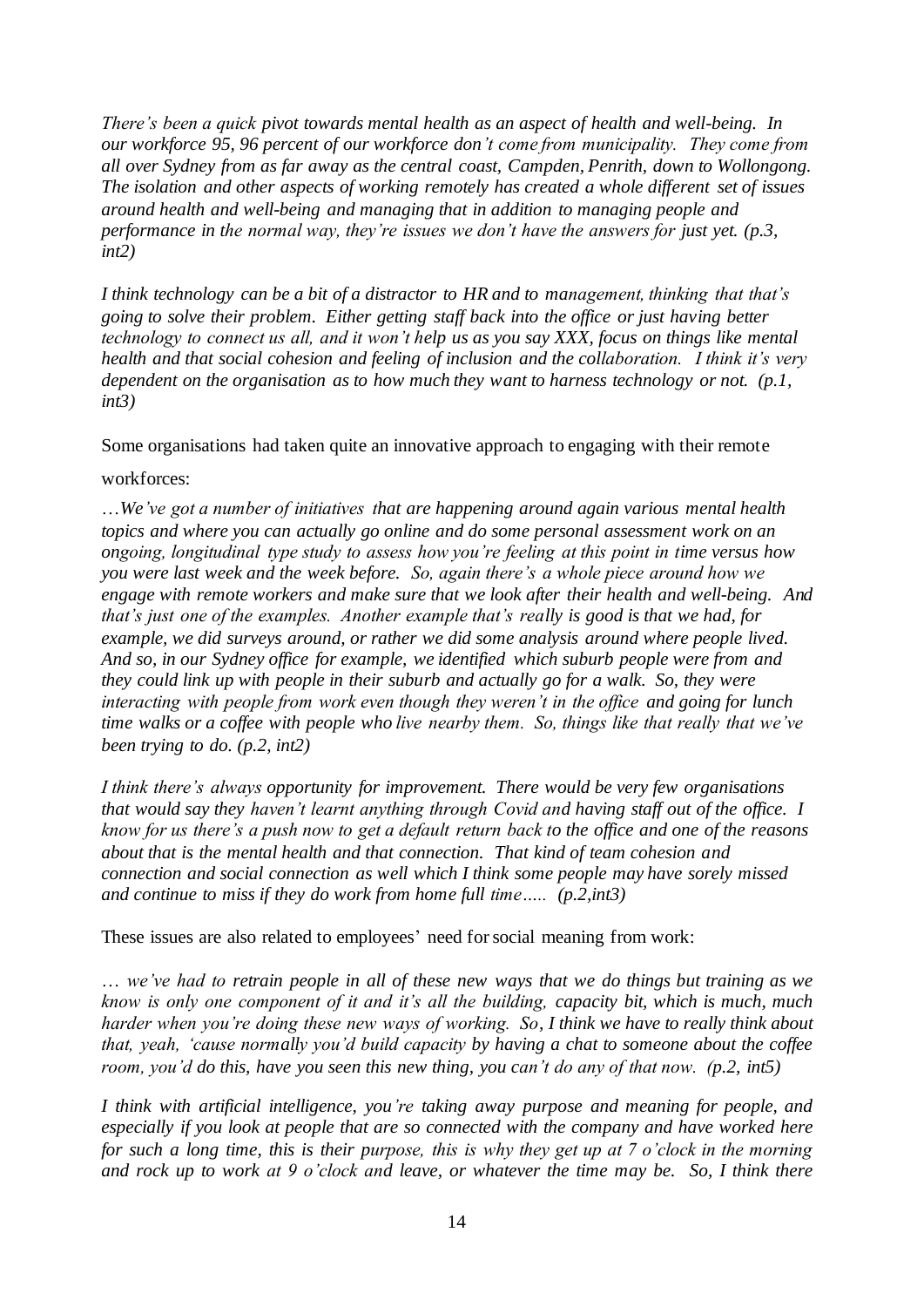*needs to be a responsibility for the company that's implementing artificial intelligence to make sure that these people are okay. I think your responsibility and duty of care goes beyond what you do for them at work because you're impacting them with decisions that you're making it work, yeah definitely. So, I think that would a big one in how, I don't know the answer to that I must say. (p.1, int8)*

*I guess what's interesting to add to that is just the safety piece. So, we've had to make sure that people have safe systems of work and all of those things which is super important, but I think it's more of a social piece. We have a fairly dynamic team but there are huge extroverts, huge introverts and they've been some real struggles with people trying to embrace working from home that miss that social connection. And I don't think that in all the technology, the Zooms and the Skype's, etcetera, can connect you as well as some of the face-to-face meetings that people need and want to have in terms of some of the strategic activities of the business. (p.1,int2)*

#### **DISCUSSION & RECOMMENDATIONS**

There have been several studies that have considered the advantages and challenges associated with WFH (ACTU, 2020; Dayaram and Burgess, 2021). However, this study set out to specifically address issues related to new technology introduction and the challenges related to WFH due to the outbreak of the Covid-19 pandemic. The findings outlined here suggest that WFH and technologically mediated work arrangements will continue to be further developed as organisations move towards what are, in some cases, semi-permanent hybrid workforce models. Recommendations that emerged from the study include:

- 1. There will be further applications of IT and new technologies to support work and HRM functions. Consequently, ensuring staff are IT literate will be a priority;
- 2. In turn, resources and infrastructure must be set aside for the training and the provision of adequate access to software, IT hardware, and IT infrastructure. Currently there are inequalities in technology access depending on employees WFH locality.
- 3. WFH will no longer be a novelty, with hybrid working the way of the future. Clearly, WFH options generate potential gains to organisations and employees. However, WFH also requires cognisance of challenges including extended and unsociable working hours; surveillance/compromising privacy; and the right to disconnect.
- 4. HRM functions are shifting from transactional to more strategic orientations as more processes are automated and delivered through software systems. This will require HR professionals who are IT literate and who can shape the applications of software systems. WFH brings challenges related to isolation and mental health issues indicating a need for innovative strategies to engage employees and support collaboration and inclusion.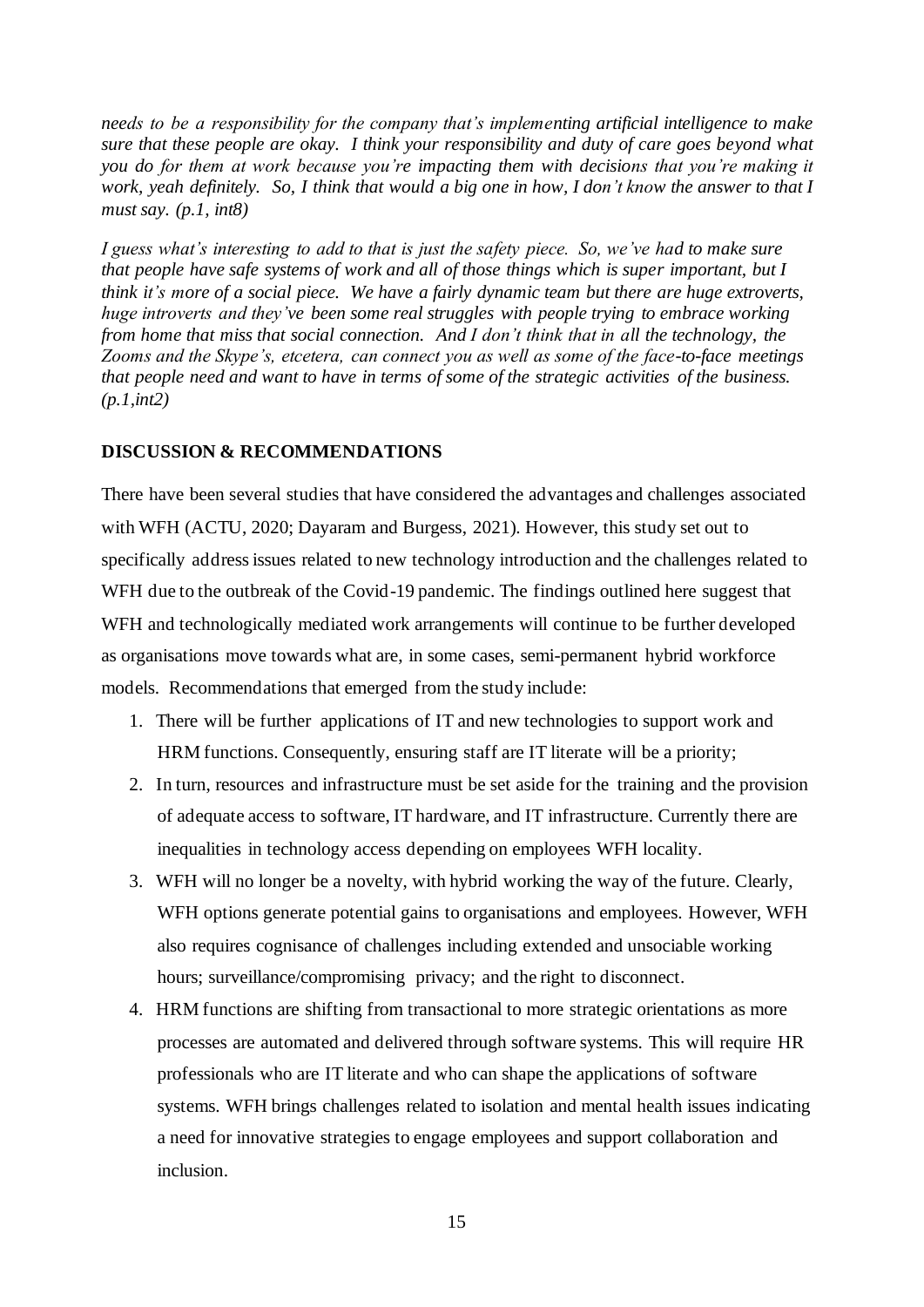5. Line managers are facing challenges related to the performance management of hybrid workforces as WFH employees are not physically present. This indicates the need for more outcome as opposed to physical assessment of workplace productivity.

#### **Implications for the HRM Profession**

Bearing in mind the recommendations outlined previously, it is proposed that, for the HRM profession, there are for five key challenges that need to be addressed as a result of new technology introduction/hybrid working:

- 1. Skills development will be required for HR professions to accommodate an increase in IT applications across the workplace and due to the subsequent impact on job content there will be increased digital literacy related skill requirements for organisations;
- 2. Linked to this, it is proposed there is a need to develop a set of core skills and attributes that are suitable for professional accreditation in an age of more intensive IT applications, greater use if AI, and management of a hybrid workforce;
- 3. Guidelines need to be developed that address labour force regulations such as reasonable hours and the right to disconnect, as well as ethical and organisational objectives related to the management of hybrid workforces' standards;
- 4. Innovative strategies are required to address isolation and potential mental health issues for WFH employees that include self-care and organisational practices;
- 5. Productivity measurement needs to change to address WFH/hybrid work models. This is likely to require management-employee trust and more output related measures. It may also require a re-evaluation of job design including consideration of what constitutes meaningful work.

In summary, this study has highlighted some of the issues arising from the organisational 'pivots' required from non-frontline workers due to the WFH edicts following the outbreak of Covid-19 in Australia. Clearly, while some HR professional/organisations have been creative wi th the challenges they have faced it appears they would greatly benefit from support from associations such as AHRI. This may be in the form of discussion forums, education and training, toolkits comprising strategies and supporting material, and ongoing dialogue/advice to address the changing nature of work due to new technologies and the Covid-19 pandemic responses.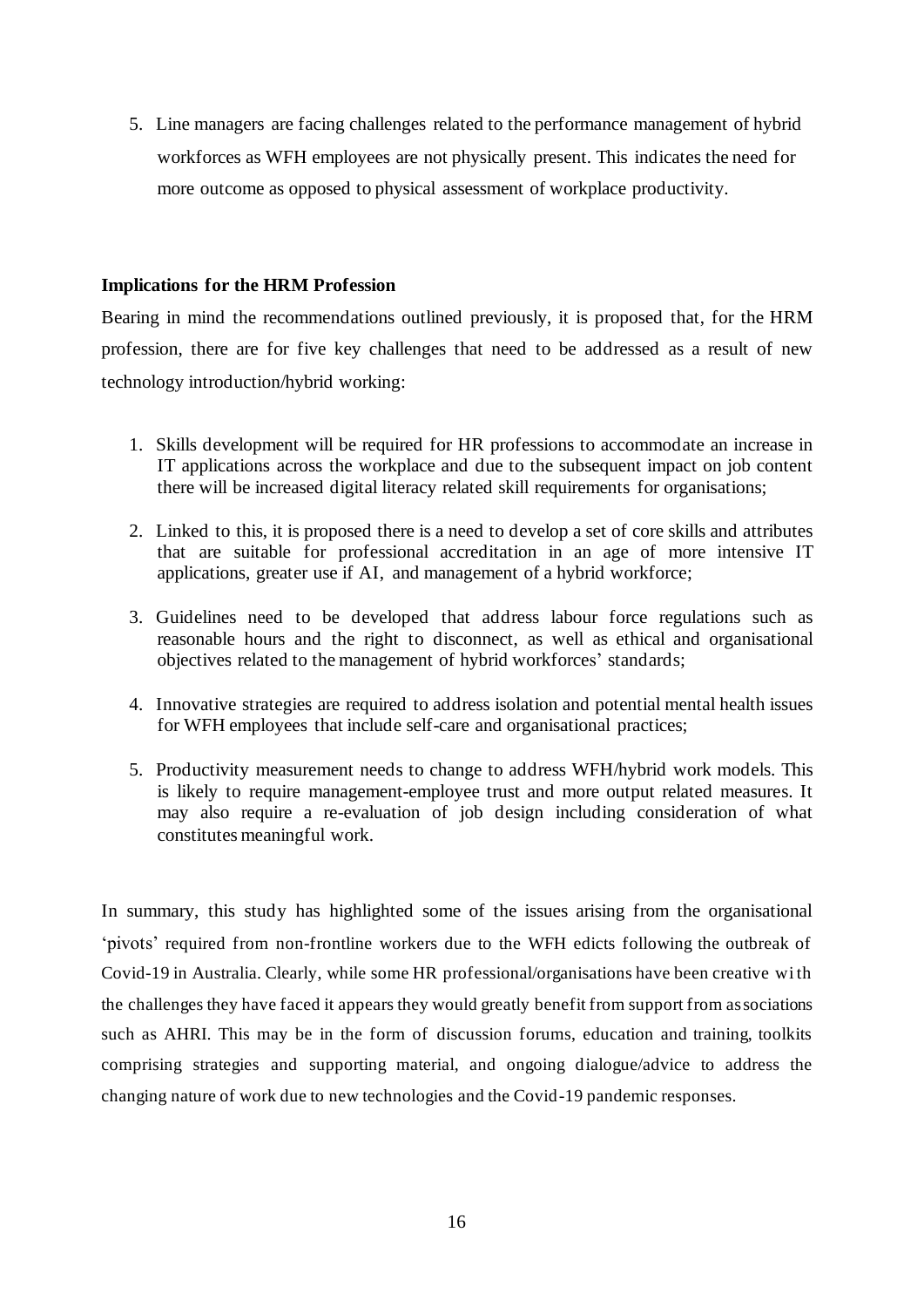#### **REFERENCES**

- Australian Council of Trade Unions (ACTU) (2020), Working from Home Report. ACTU, Melbourne.
- Burgess, J. Cameron, R., Connell, J., Dhakal, S., Montague, A., Muenjohn, N., Nankervis, A. and Prikshat, V. (2019), REPORT ON AHRI-RMIT RESEARCH STUDY Fourth Industrial Revolution & the Future Workforce: Implications for HRM
- Dayaram, K. and Burgess, J. (2021), Regulatory Challenges Facing Remote Working in Australia. In Wheatley, D., Hardill, I. and Buglass, S. *Handbook of Research on Remote Work and Worker Well-Being in the Post-COVID-19 Era*. IGI Global, 202-220.
- Nankervis, A., Connell, J., Cameron, R., Montague, A. and Prikshat, V., 2021. 'Are we there yet? 'Australian HR professionals and the Fourth Industrial Revolution. *Asia Pacific Journal of Human Resources*, *59*(1), pp.3-19.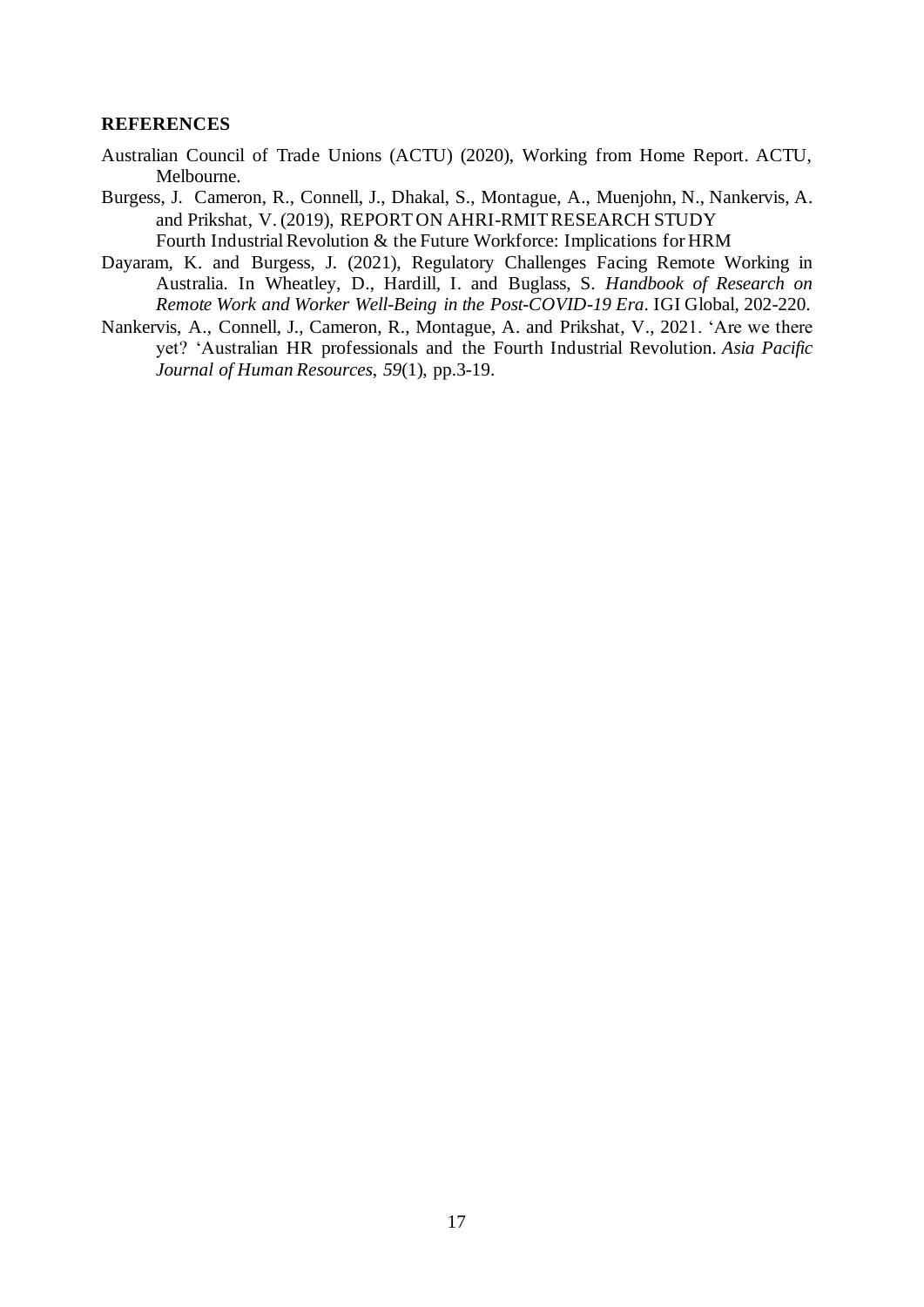# **APPENDICES**

# **Appendix 1 – Focus Group/Interview Framework**

# **A. PARTICIPANT DETAILS**

1. Can you outline your experiences in the industry sector(s) where you work?

2. What are your current position(s)?

# **B. EXTENT OF TECHNOLOGICAL IMPACT**

# **C. CURRENT & ANTICIPATED RESPONSES AND STRATEGIC POSITIONING D. ETHICAL IMPLICATIONS**

10. How do you expect these challenges to affect your own role, competencies & skills? 11. How might they affect policies and practices – for example, HR planning, job design, talent attraction and retention, learning and development, rewards and benefits, career planning?

12. How prepared are management to balance the adverse and positive effects of 4IR on their workforces and specific occupations?

13. What do you think you will need to do to better prepare yourself/employees and your organisation?

14. Are you aware of any examples of innovative case studies in different industry sectors which illustrate effective principles and practices for managers to develop in add ressing 4IR

# **THANK YOU FOR YOUR CONTRIBUTION**